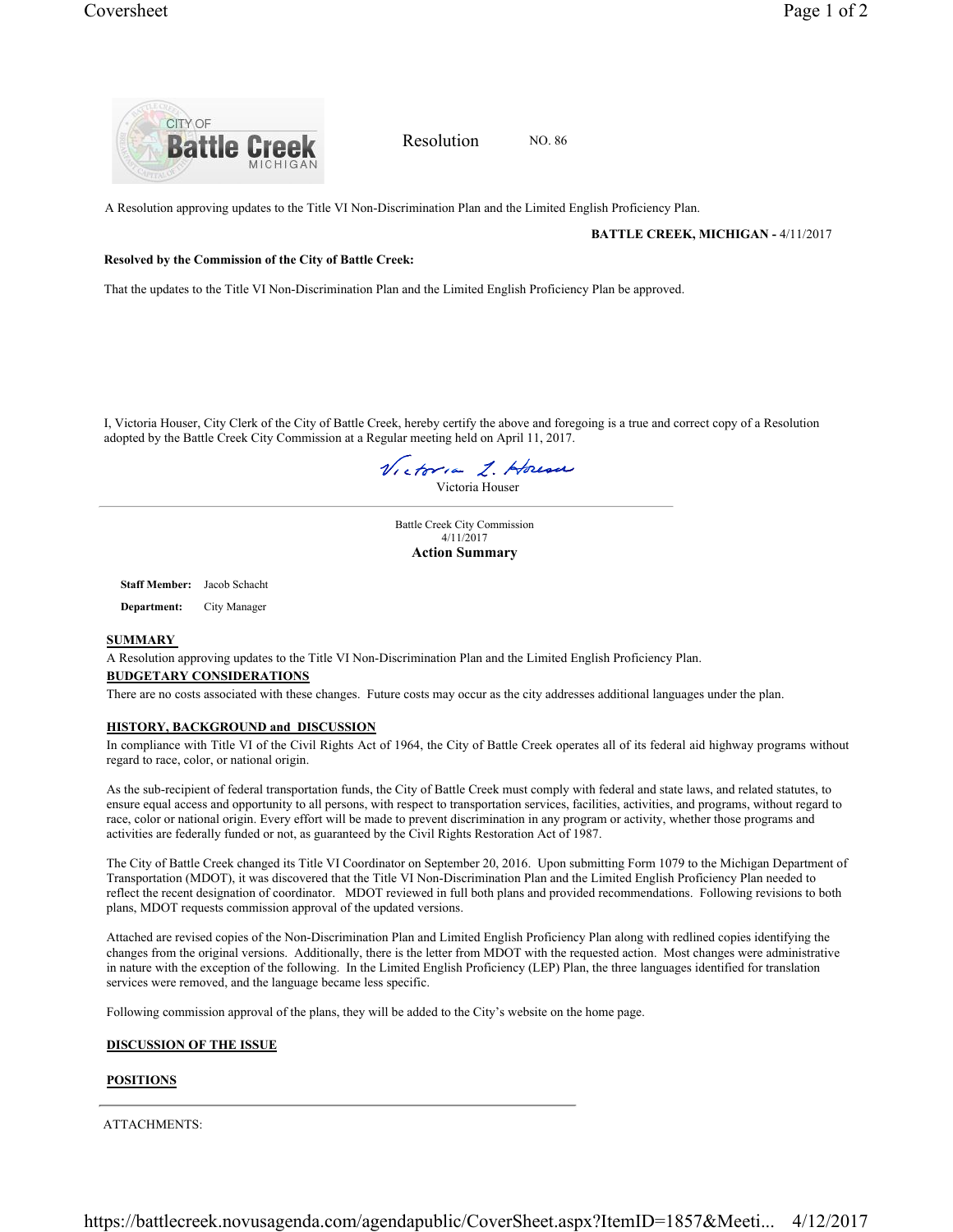- $\mathbf{D}$ City\_of\_Battle\_Creek\_Title\_VI\_Plan\_updated\_3-13-17.pdf Verban Mon-Discrimination Plan
- $\mathbf{D}$
- Redlined City of Battle Creek Title VI Plan.pdf Redlined Non-Discrimination Plan
- 
- D. Requested Action from MDOT.pdf MDOT Email Requesting Action

File Name Description

City\_of\_Battle\_Creek\_LEP\_Plan\_updated\_3-7-17.pdf Updated Limited English Proficiency Plan Redlined\_City\_of\_Battle\_Creek\_LEP\_Plan.pdf Redlined Limited English Proficiency Plan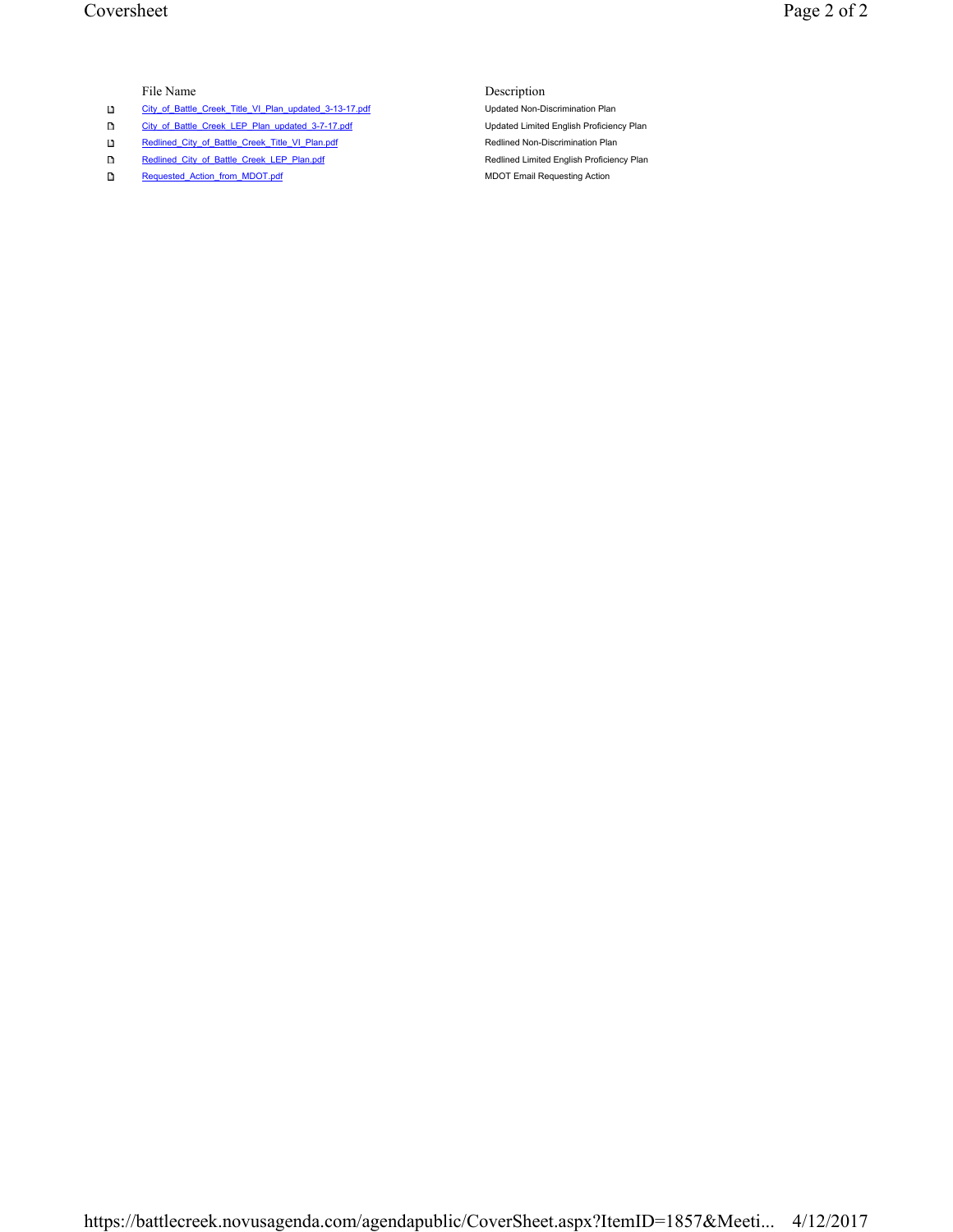# **CITY OF BATTLE CREEK**

# **LIMITED ENGLISH PROFICIENCY** (LEP) PLAN

**10 North Division Street Suite 206 Battle Creek, MI 49015** Phone: (269) 966-3378 Fax: (269) 966-6654 Website: www.battlecreekmi.gov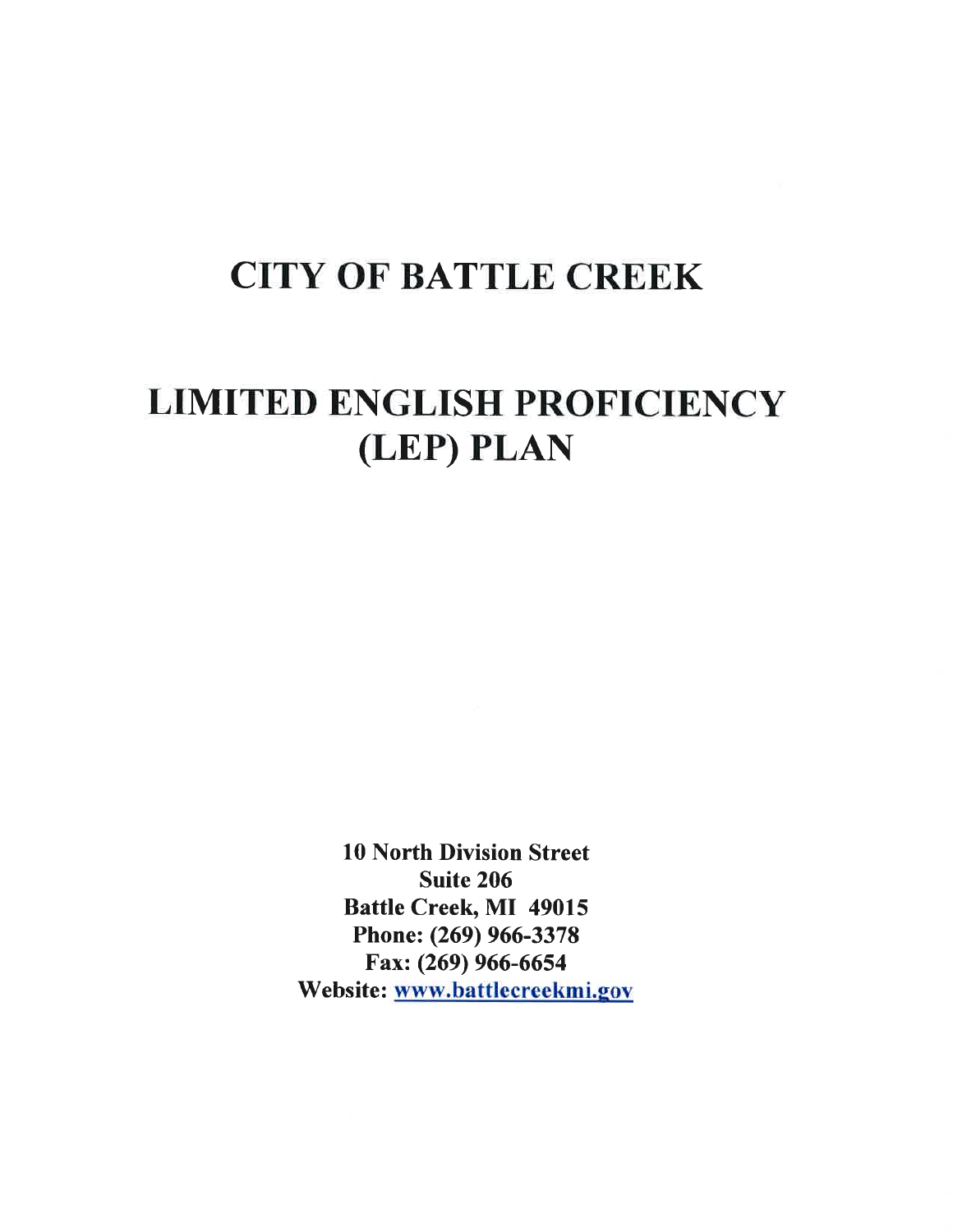# TABLE OF CONTENTS

 $\sim 10^{\circ}$ 

| Methodology for Assessing Needs and Reasonable Steps for an Effective LEP Policy5 |
|-----------------------------------------------------------------------------------|
|                                                                                   |
|                                                                                   |
|                                                                                   |
| Factor 3: The Nature and Importance of the Program, Activity, or Service to LEP   |
| Factor 4: The Resources Available to the City of Battle Creek and Overall         |
|                                                                                   |
|                                                                                   |
|                                                                                   |
|                                                                                   |
|                                                                                   |
|                                                                                   |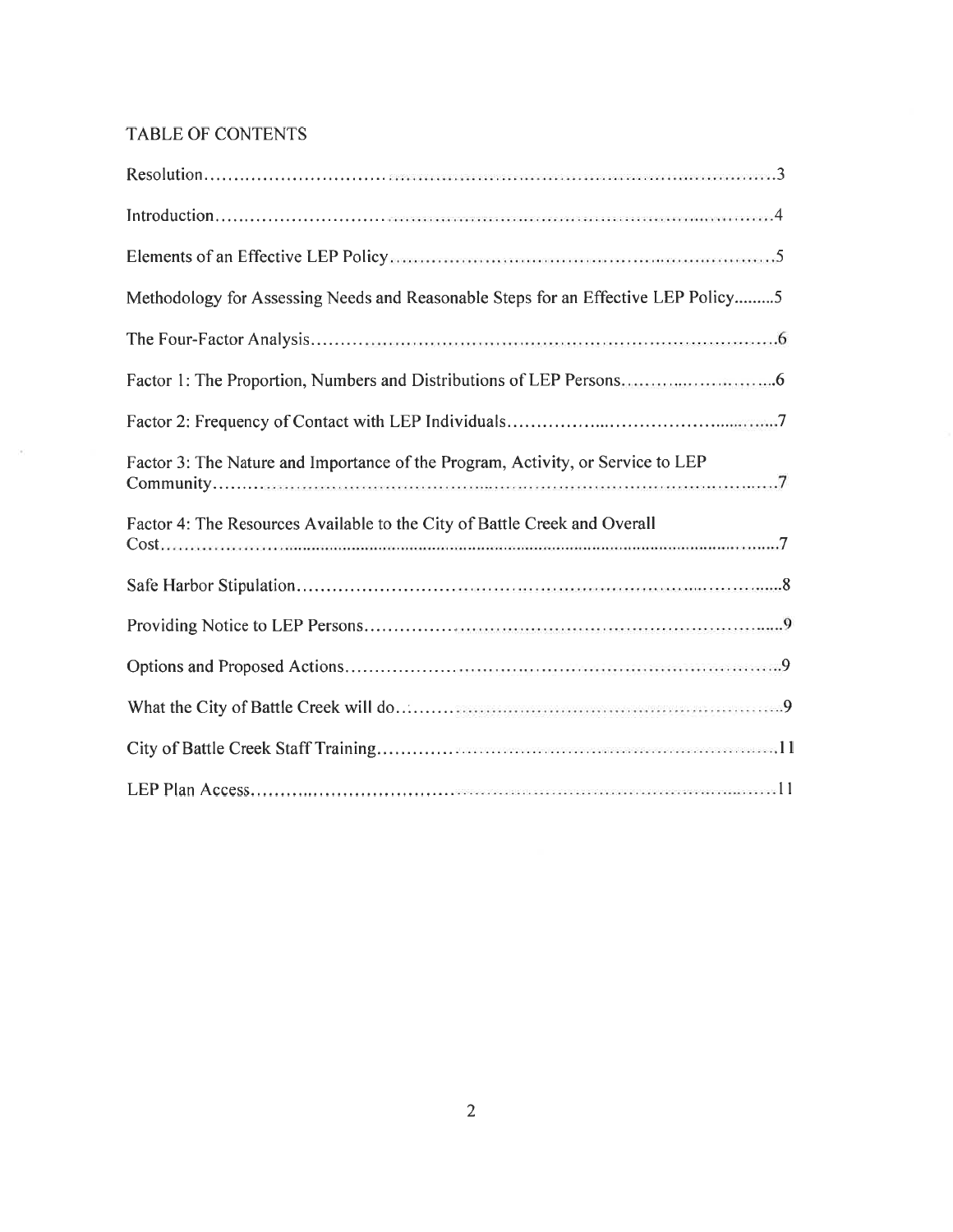# A RESOLUTION OF THE **CITY OF BATTLE CREEK ADOPTING THE** LIMITED ENGLISH PROFICIENCY (LEP) PLAN

In accordance with Title VI non-discrimination laws in regard to providing appropriate access to services and activities provided by federal agencies and recipients of federal assistance, the Limited English Proficiency Plan was drafted to define how City of Battle Creek will accommodate persons with Limited English Proficiency.

Individuals who do not speak English well and who have a limited ability to read, write, speak, or understand English are entitled to language assistance under Title VI of the Civil Rights Act of 1964 with respect to a particular type of service, benefit, or encounter.

The City of Battle Creek City Commission hereby approves the establishment and adoption of the Limited English Proficiency Plan for the City of Battle Creek.

> Adopted the day of

Dave Walters Mayor

Victoria Houser **City Clerk** 

Per certified Resolution included.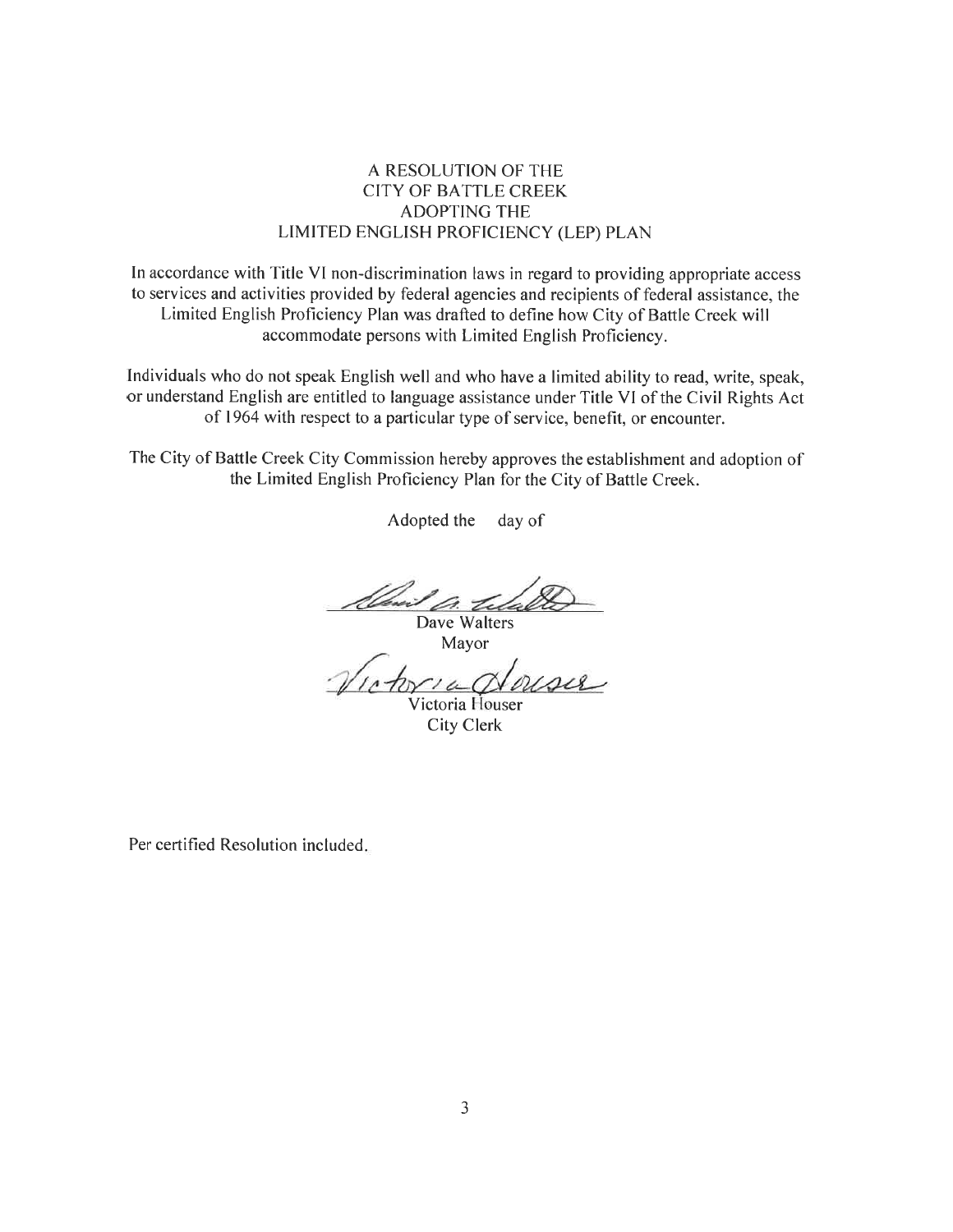Coversheet



Resolution

**NO. 86** 

A Resolution approving updates to the Title VI Non-Discrimination Plan and the Limited English Proficiency Plan.

#### **BATTLE CREEK, MICHIGAN - 4/11/2017**

#### Resolved by the Commission of the City of Battle Creek:

That the updates to the Title VI Non-Discrimination Plan and the Limited English Proficiency Plan be approved.

I, Victoria Houser, City Clerk of the City of Battle Creek, hereby certify the above and foregoing is a true and correct copy of a Resolution adopted by the Battle Creek City Commission at a Regular meeting held on April 11, 2017.

Victoria L. Horse

Victoria Houser

**Battle Creek City Commission** 4/11/2017 **Action Summary** 

Staff Member: Jacob Schacht

Department: City Manager

#### **SUMMARY**

A Resolution approving updates to the Title VI Non-Discrimination Plan and the Limited English Proficiency Plan. **BUDGETARY CONSIDERATIONS** 

There are no costs associated with these changes. Future costs may occur as the city addresses additional languages under the plan.

#### HISTORY, BACKGROUND and DISCUSSION

In compliance with Title VI of the Civil Rights Act of 1964, the City of Battle Creek operates all of its federal aid highway programs without regard to race, color, or national origin.

As the sub-recipient of federal transportation funds, the City of Battle Creek must comply with federal and state laws, and related statutes, to ensure equal access and opportunity to all persons, with respect to transportation services, facilities, activities, and programs, without regard to race, color or national origin. Every effort will be made to prevent discrimination in any program or activity, whether those programs and activities are federally funded or not, as guaranteed by the Civil Rights Restoration Act of 1987.

The City of Battle Creek changed its Title VI Coordinator on September 20, 2016. Upon submitting Form 1079 to the Michigan Department of Transportation (MDOT), it was discovered that the Title VI Non-Discrimination Plan and the Limited English Proficiency Plan needed to reflect the recent designation of coordinator. MDOT reviewed in full both plans and provided recommendations. Following revisions to both plans, MDOT requests commission approval of the updated versions.

Attached are revised copies of the Non-Discrimination Plan and Limited English Proficiency Plan along with redlined copies identifying the changes from the original versions. Additionally, there is the letter from MDOT with the requested action. Most changes were administrative in nature with the exception of the following. In the Limited English Proficiency (LEP) Plan, the three languages identified for translation services were removed, and the language became less specific.

Following commission approval of the plans, they will be added to the City's website on the home page.

#### **DISCUSSION OF THE ISSUE**

**POSITIONS**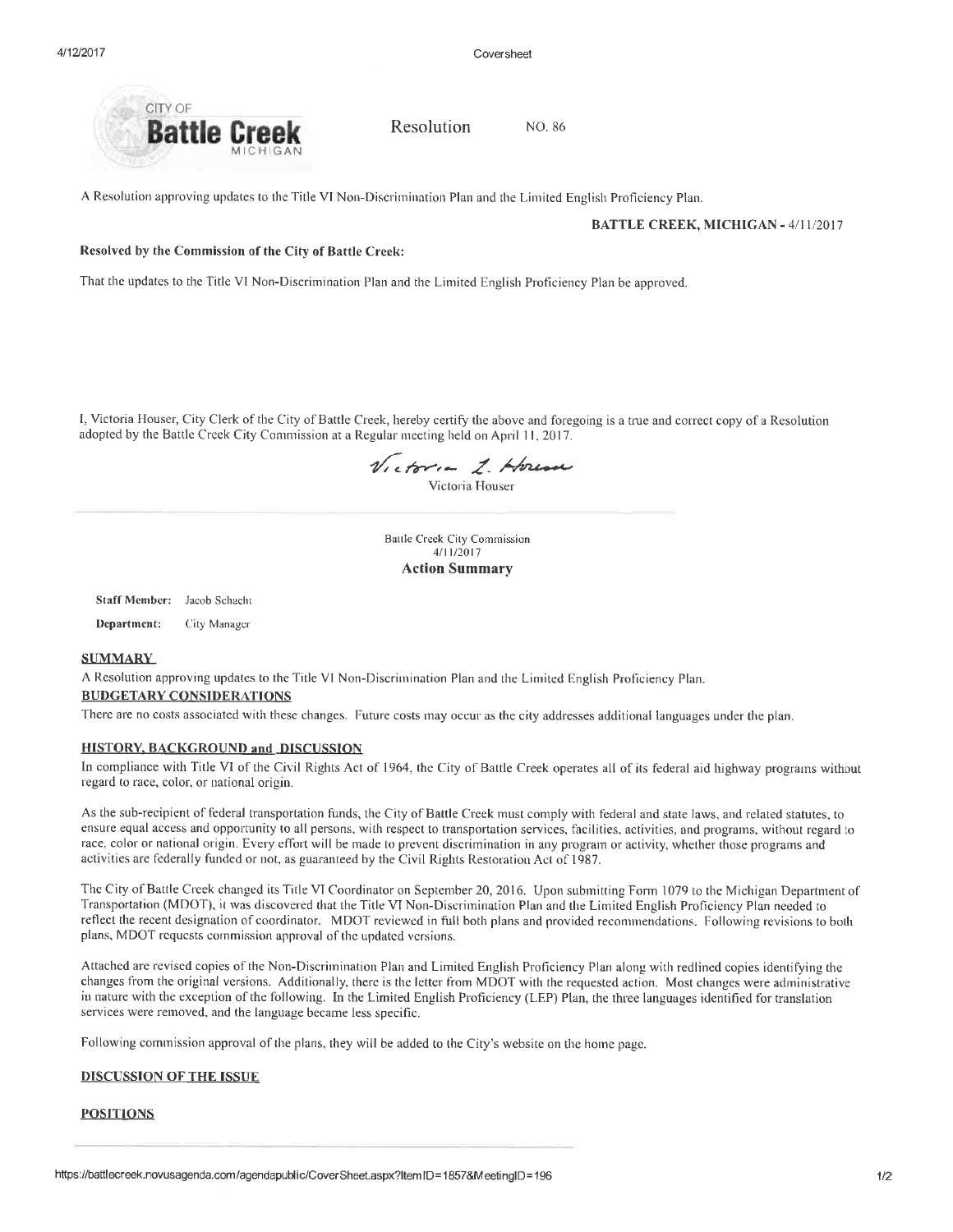#### 4/12/2017

#### ATTACHMENTS:

#### File Name

- City of Battle Creek Title VI Plan updated 3-13-17.pdf  $\mathbf D$
- $\mathbf{D}$ City of Battle Creek LEP Plan updated 3-7-17 pdf
- Redlined City of Battle Creek Title VI Plan.pdf D
- Redlined City of Battle Creek LEP Plan.pdf  $\Omega$
- $\mathbf{D}$ Requested Action from MDOT.pdf

Coversheet

# Description

Updated Non-Discrimination Plan Updated Limited English Proficiency Plan Redlined Non-Discrimination Plan Redlined Limited English Proficiency Plan MDOT Email Requesting Action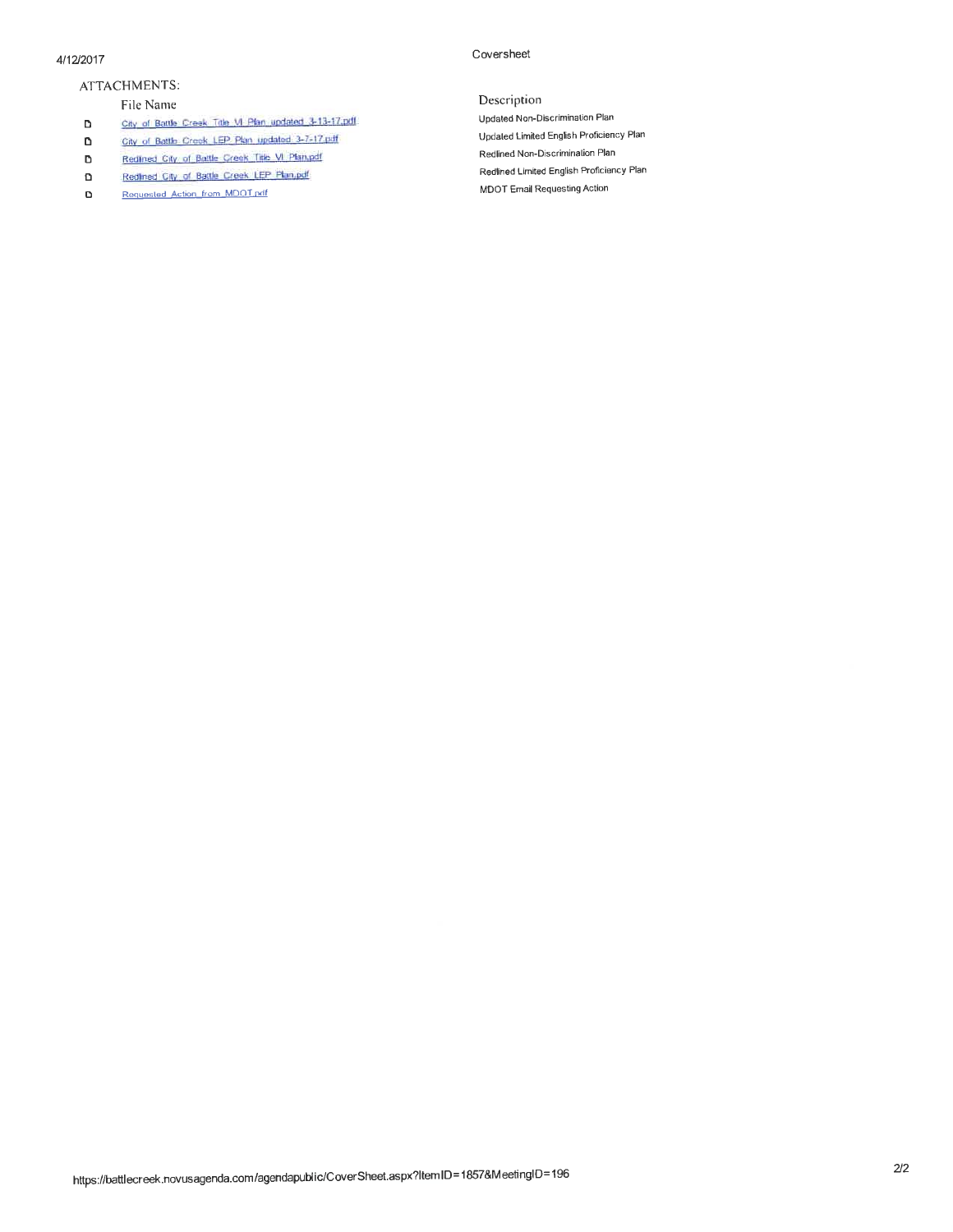#### **Introduction**

On August 11, 2000, President William J. Clinton signed an executive order, Executive Order 13166: Improving Access to Service for Persons with Limited English Proficiency, to clarify Title VI of the Civil Rights Act of 1964. It had as its purpose, to ensure accessibility to programs and services to otherwise eligible persons who are not proficient in the English language.

This executive order stated that individuals who do not speak English well and who have a limited ability to read, write and speak, or understand English are entitled to language assistance under Title VI of the Civil Rights Act of 1964 with respect to a particular type of service, benefit, or encounterii. These individuals are referred to as being limited in their ability to speak, read, write, or understand English, hence the designation, "LEP," or Limited English Proficient. The Executive Order states that:

"Each federal agency shall prepare a plan to improve access to its federally conducted programs and activities by eligible LEP persons. Each plan shall be consistent with the standards set forth in the LEP Guidance, and shall include the steps the agency will take to ensure that eligible LEP persons can meaningfully access the agency's programs and activities."

Not only do all federal agencies have to develop LEP plans as a condition of receiving federal financial assistance, recipients have to comply with Title VI and LEP guidelines of the federal agency from which funds are provided as well.

Federal financial assistance includes grants, training, use of equipment, donations of surplus property, and other assistance. Recipients of federal funds range from state and local agencies, to nonprofits and organizations. Title VI covers a recipient's entire program or activity. This means all parts of a recipient's operations are covered, even if only one part of a recipient's organization receives the federal assistance. Simply put, any organization that receives federal financial assistance is required to follow this Executive Order.

The City of Battle Creek receives funds from the US Department of Transportation via the Federal Highway Administration.

The US Department of Transportation published Policy Guidance Concerning Recipients' responsibilities to Limited English Proficient Person in the December 14th, 2005 Federal Register.iii

The Guidance implies that the City of Battle Creek is an organization that must follow this guidance:

This guidance applies to all DOT funding recipients, which include state departments of transportation, state motor vehicle administrations, airport operators, metropolitan planning organizations, and regional, state, and local transit operators, among many others. Coverage extends to a recipient's entire program or activity, i.e., to all parts of a recipient's operations.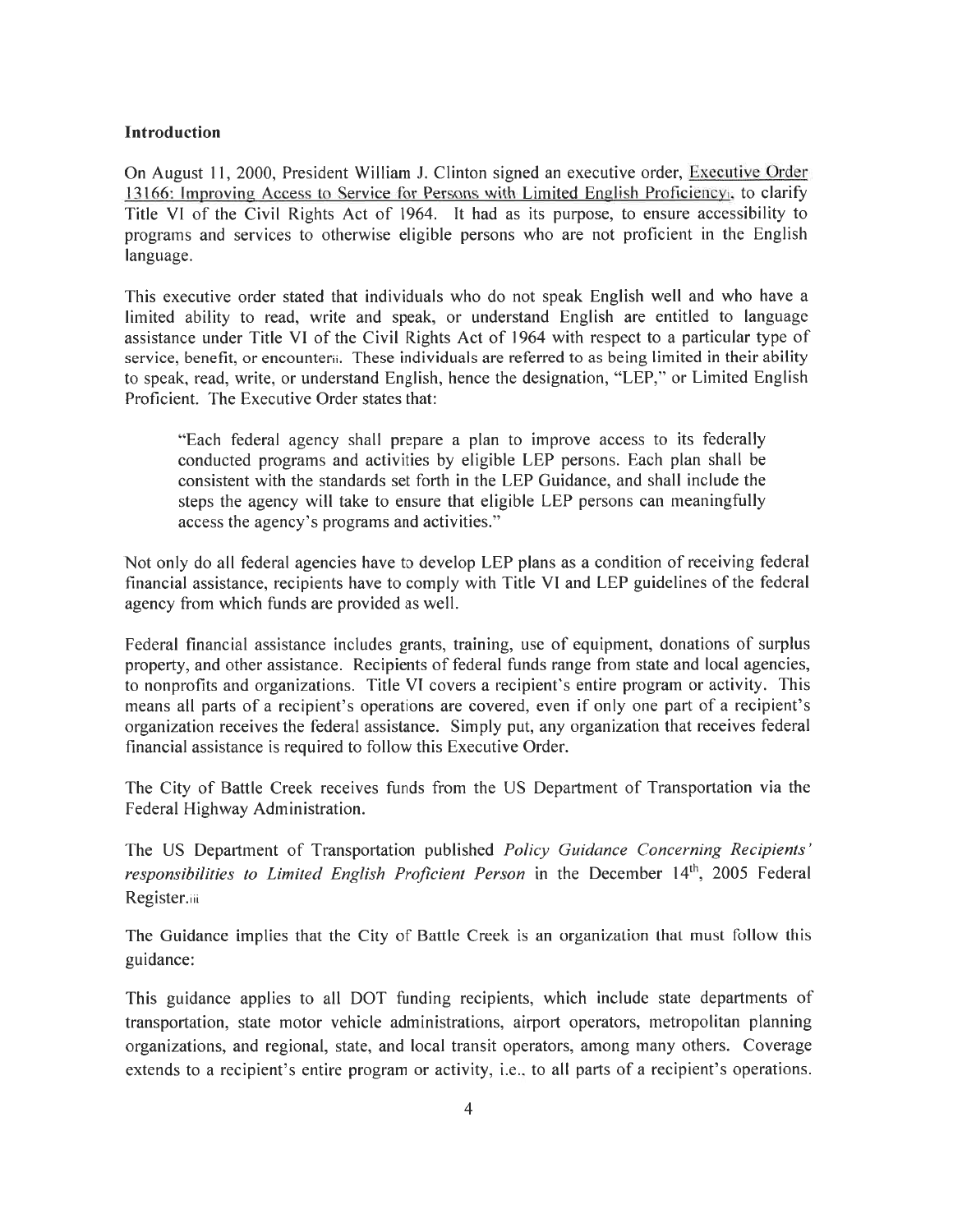This is true even if only one part of the recipient receives the Federal assistance. For example, if DOT provides assistance to a state department of transportation to rehabilitate a particular highway on the National Highway System, all of the operations of the entire state department of transportation—not just the particular highway program or project—are covered by the DOT guidance.

# **Elements of an Effective LEP Policy**

The US Department of Justice, Civil Rights Division has developed a set of elements that may be helpful in designing an LEP policy or plan. These elements include:

- 1. Identifying LEP persons who need language assistance
- $2.$ Identifying ways in which language assistance will be provided
- $3<sub>1</sub>$ **Training Staff**
- $4.$ Providing notice to LEP persons
- 5. The recommended method of evaluating accessibility to available transportation services is the Four-Factor Analysis identified by the USDOT.

These recommended plan elements have been incorporated into this plan.

### Methodology for Assessing Needs and Reasonable Steps for an Effective LEP Policy

The DOT guidance outlines four factors recipients should apply to the various kinds of contacts they have with the public to assess language needs and decide what reasonable steps they should take to ensure meaningful access for LEP persons:

- $1:$ The number or proportion of LEP persons eligible to be served or likely to be encountered by a program, activity, or service of the recipient or grantee.
- $2.$ The frequency with which LEP individuals come in contact with the program.
- $3.5$ The nature and importance of the program, activity, or service provided by the recipient to the LEP Community.
- $4<sub>ii</sub>$ The resources available to the City of Battle Creek and overall cost.

The greater the number or proportion of eligible LEP persons, the greater the frequency with which they have contact with a program, activity, or service and the greater the importance of that program, activity, or service, the more likely enhanced language services will be needed. The intent of DOT's guidance is to suggest a balance that ensures meaningful access by LEP persons to critical services while not imposing undue burdens on small organizations and local governments.

Smaller recipients with more limited budgets are typically not expected to provide the same level of language service as larger recipients with larger budgets.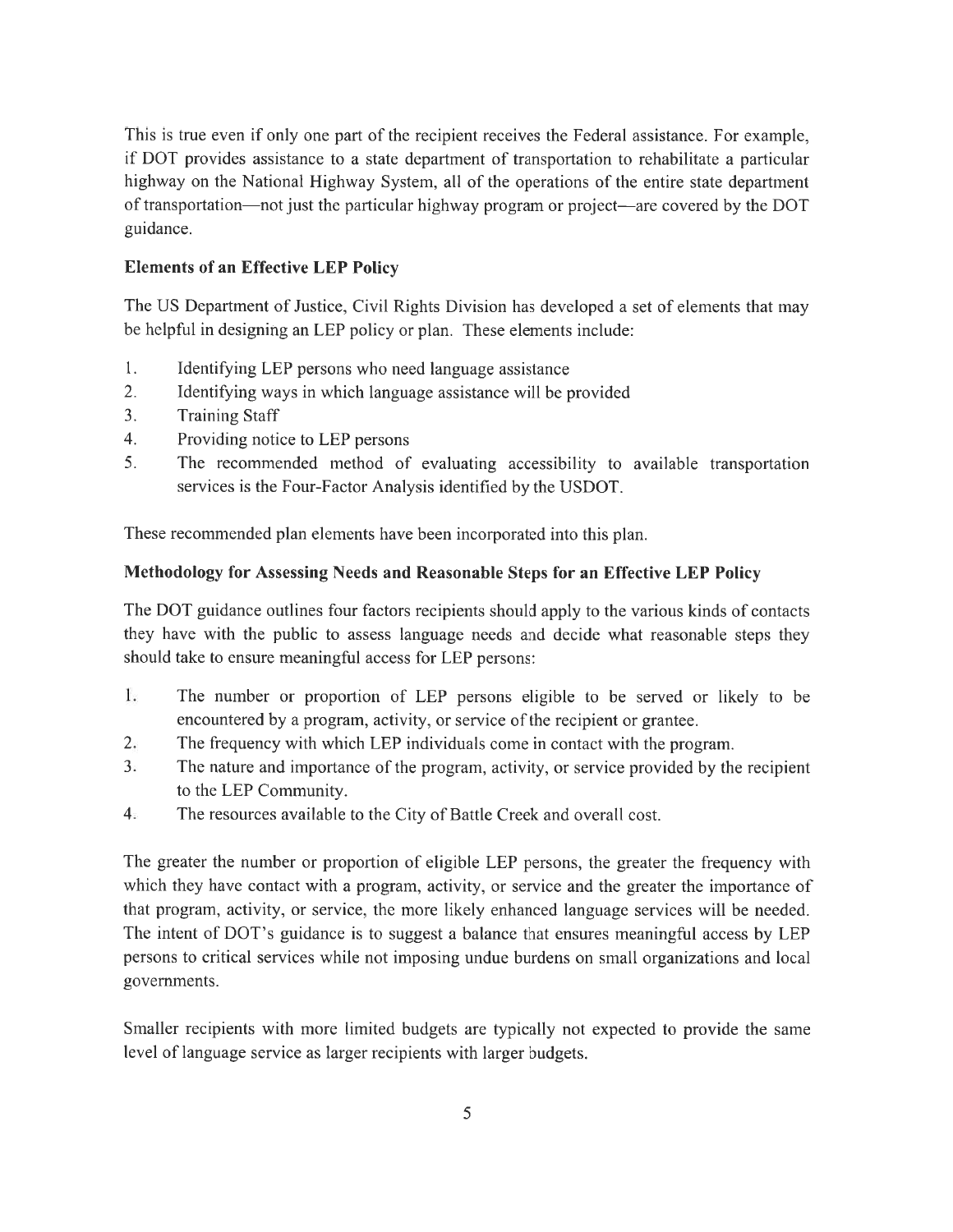The DOT guidance is modeled after the Department of Justice's guidance and requires recipients and sub-recipients to take steps to ensure meaningful access to their programs and activities to LEP persons. More information for recipients and sub-recipients can be found at http://www.lep.gov.

# **The Four-Factor Analysis**

This plan uses the recommended four-factor analysis of an individualized assessment considering the four factors outlined above. Each of the following factors is examined to determine the level and extent of language assistance measures required to sufficiently ensure meaningful access to City of Battle Creek services and activities that may affect their quality of life. Recommendations are then based on the results of the analysis.

# Factor 1: The Proportion, Numbers and Distribution of LEP Persons

The Census Bureau has a range for four classifications of how well people speak English. The classifications are: 'very well,' 'well,' 'not well,' and 'not at all.' For our planning purposes, we are considering people that speak English less than 'very well' as Limited English Proficient persons.

As seen in Table #1, the Census 2015 Data for the City of Battle Creek shows that 3,964 (8.2%) of individuals in the City speak a language other than English; of those individuals, 1,278 (2.7%) have identified themselves as speaking English less than 'very well'. Of those individuals, there are  $609$  (1.3%) individuals in the Spanish language group, 21 (0.0%) people in the Other Indo-European languages group,  $640$  (1.3%) residents in the Asian and Pacific Islander languages group, and 8 (0.0%) people whose native language is not English ("Other" language group).

### **TABLE #1**

| <b>LANGUAGE SPOKEN AT HOME</b>       | # of Individuals | Percentage |
|--------------------------------------|------------------|------------|
| Population 5 years and over          | 48,089           |            |
| English only                         | 44.125           | 91.8%      |
| Language other than English          | 3.964            | 8.2%       |
| Speak English less than "very well"  | 1.278            | 2.7%       |
| <b>Spanish</b>                       | 2.350            | 4.9%       |
| Speak English less than "very well"  | 609              | 1.3%       |
| Other Indo-European languages        | 359              | 0.7%       |
| Speak English less than "very well"  | 21               | 0.0%       |
| Asian and Pacific Islander languages | 1.182            | 2.5%       |
| Speak English less than "very well"  | 640              | 1.3%       |
| <b>Other languages</b>               | 73               | 0.2%       |
| Speak English less than "very well"  | 8                | 0.0%       |

Source: U.S. Census Bureau, American FactFinder website

DP02: SELECTED SOCIAL CHARACTERISTICS IN THE UNITED STATES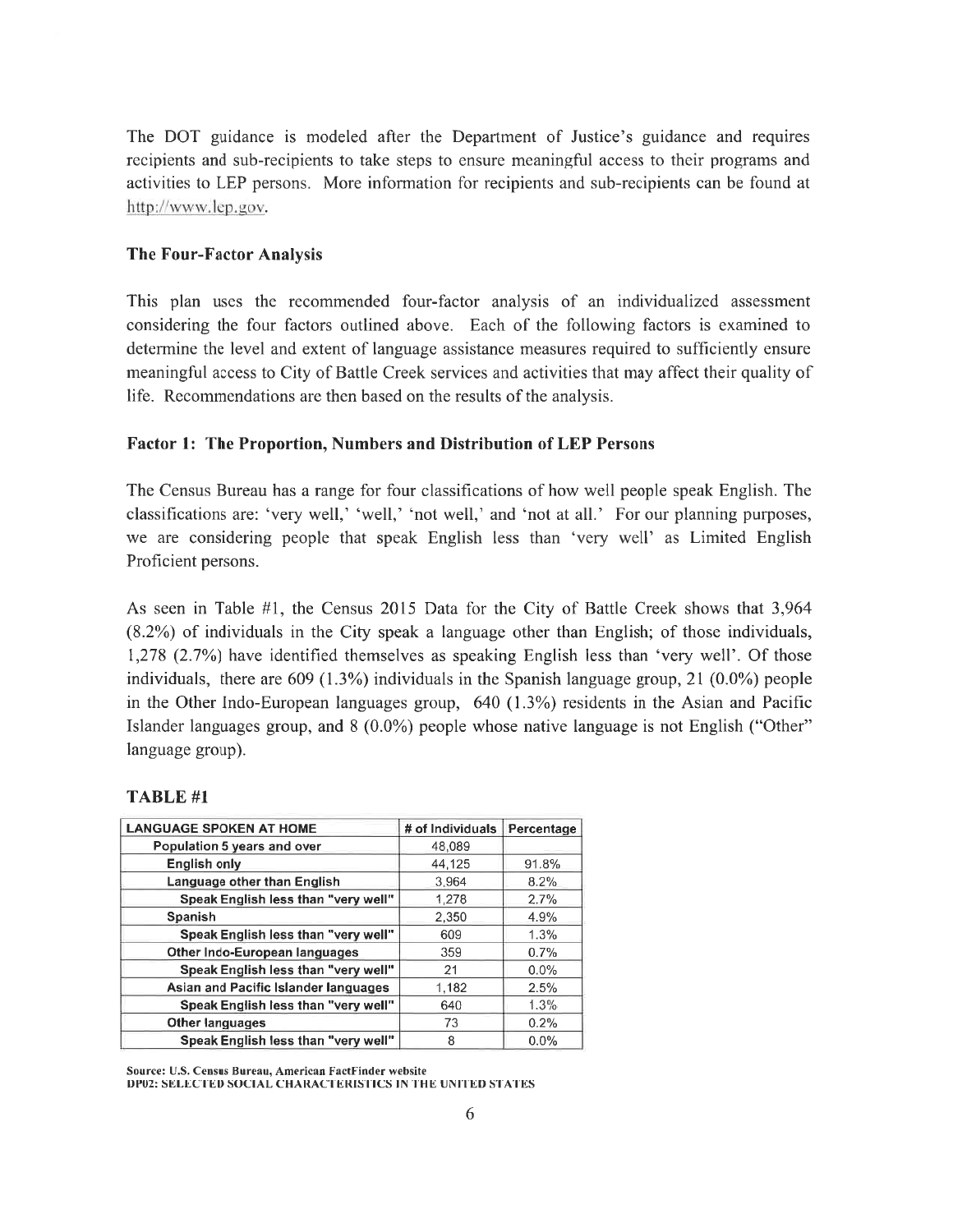# **Factor 2: Frequency of Contact with LEP Individuals**

The City has conducted an informal survey of our employees with regard to whether they have had encounters with LEP individuals in the performance of their job functions and found that they have had encounters with LEP individuals. We have offices accessible to the public and therefore accessible to LEP individuals. We also have staff that work in the field that could encounter LEP individuals. Additionally, regular Commission meetings are held twice every month, which would potentially bring LEP individuals to these meetings. Given the number of LEP individuals, as displayed in Table #1 (above), the probability of our employees to encounter an LEP individual is moderate.

# Factor 3: The Nature and Importance of the Program, Activity, or Service to LEP

The City of Battle Creek serves individuals throughout the City in a variety of ways including managing roads, water, sewer, police, fire, elections, and other services to residents and other individuals, such as visitors and those traversing the state. The nature of the services that the City provides is very important to an individual's day-to-day life. Therefore the denial of services to an LEP individual could have a significant detrimental effect. Given the number of LEP individuals in the City, we will ensure accessibility to all of our programs, services, and activities.

### Factor 4: The Resources Available to the City of Battle Creek and Overall Cost

US Department of Transportation Policy Guidance Concerning Recipients' Responsibilities to Limited English Proficient (LEP) Persons published in the Federal Register: December 14, 2005 (Volume 70, Number 239) states:

"A recipient's level of resources and the costs imposed may have an impact on the nature of the steps it should take in providing meaningful access for LEP persons. Smaller recipients with more limited budgets are not expected to provide the same level of language services as larger recipients with larger budgets. In addition, "reasonable steps" may cease to be reasonable where the costs imposed substantially exceed the benefits. Recipients should carefully explore the most cost-effective means of delivering competent and accurate language services before limiting services due to resource concerns."

Based on this guidance, we have reviewed our resources and deemed that given the high concentration of LEP individuals in our City, upon request, we will translate our vital documents into the language requested to ensure accessibility.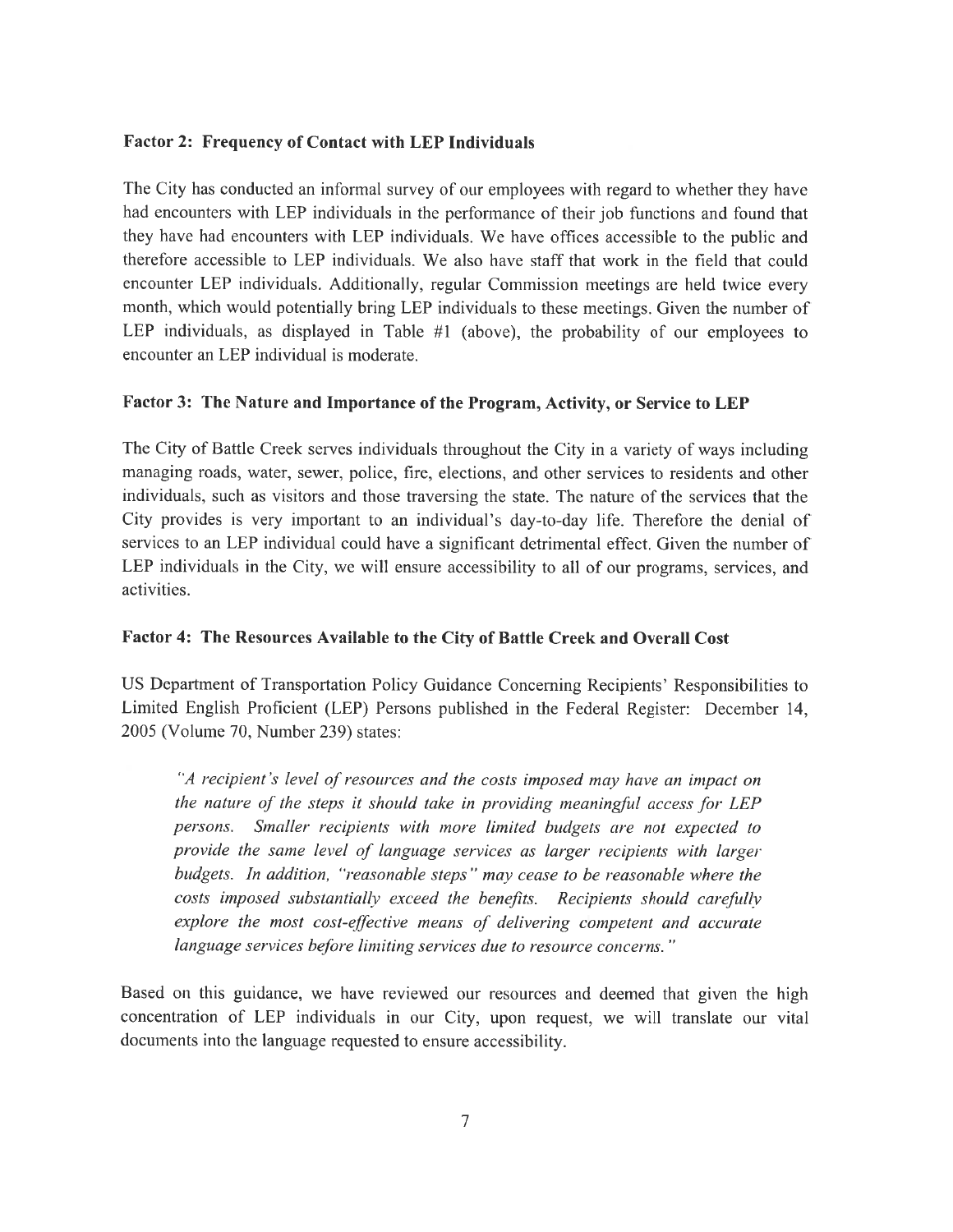Although there will not be a fixed amount allocated from our yearly budget for the translation of documents, the cost associated with the necessary translation of document in order to comply with LEP requirements will be allocated on an as-needed basis.

# **Safe Harbor Stipulation**

Federal law provides a "Safe Harbor" situation so that recipients can ensure with greater certainty that they comply with their obligation to provide written translations in languages other than English. A "Safe Harbor" means that if a recipient provides written translation in certain circumstances, such action will be considered strong evidence of compliance with the recipient's written-translation obligations under Title VI.

The failure to provide written translations under the circumstances does not mean there is noncompliance, but rather provides a guide for recipients that would like greater certainty of compliance than can be provided by a fact-intensive, four factor analysis. For example, even if a Safe Harbor is not used, if written translation of a certain document(s) would be so burdensome as to defeat the legitimate objectives of its program, it is not necessary. Other ways of providing meaningful access, such as effective oral interpretation of certain vital documents, might be acceptable under such circumstances.

Strong evidence of compliance with the recipient's written translation obligations under "Safe Harbor" includes providing written translations of vital documents for each eligible LEP language group that constitutes 5% or 1,000, whichever is less, of the population of persons eligible to be served or likely to be affected or encountered. Translation of other documents, if needed, can be provided orally.

This "Safe Harbor" provision applies to the translation of written documents only. It does not affect the requirement to provide meaningful access to LEP individuals through competent oral interpreters where oral language services are needed and are reasonable.

Given that the number of LEP individuals in the City is above the Safe Harbor threshold, written translations of vital documents will be made upon request, or oral interpretation can be provided. The City of Battle Creek will translate all vital documents, which may include but not be limited to: the complaint form, complaint procedures, and all public meeting notices.

### **Providing Notice to LEP Persons**

USDOT LEP guidance says: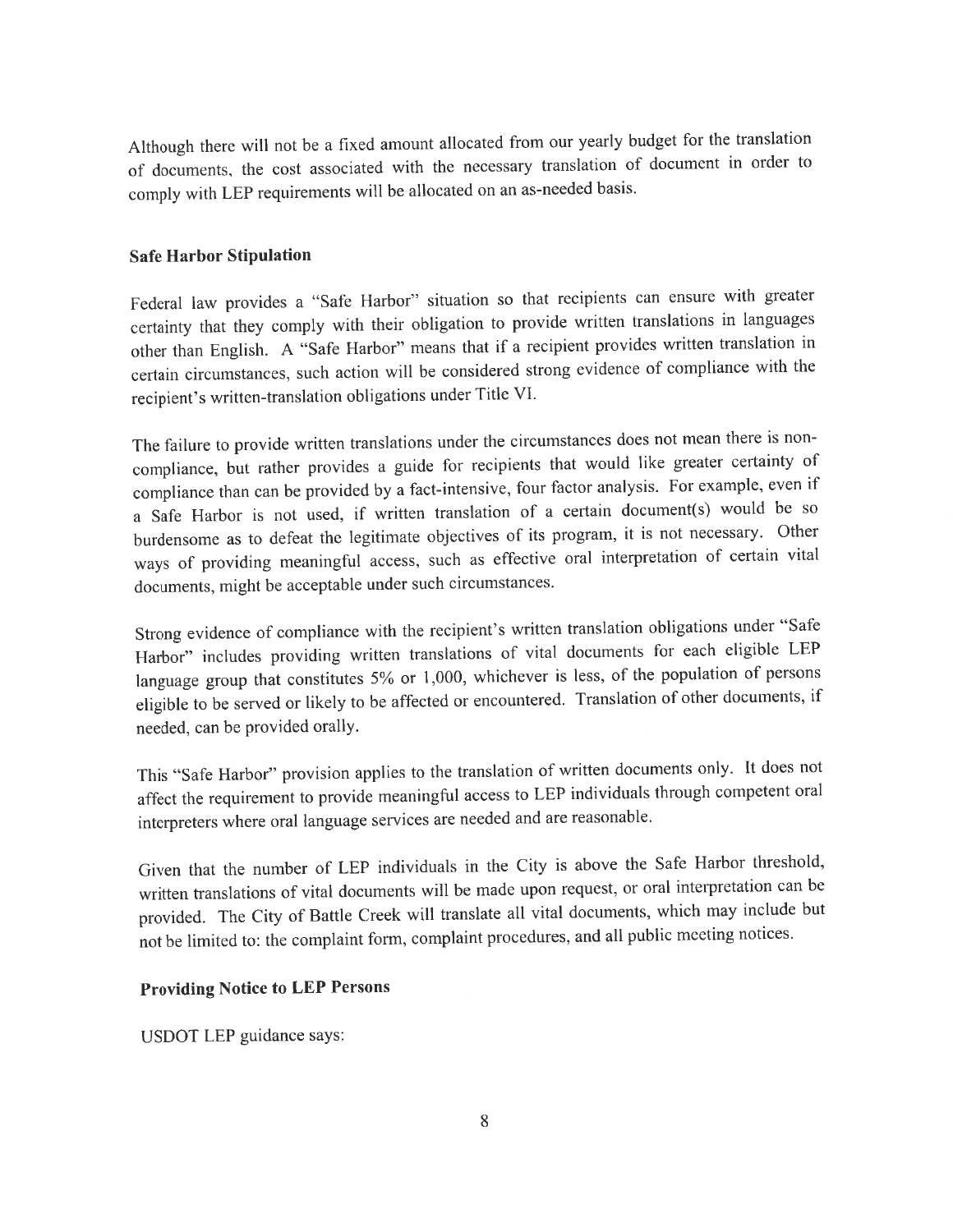Once an agency has decided, based on the four factors, that it will provide language service, it is important that the recipient notify LEP persons of services available free of charge. Recipients should provide this notice in languages LEP persons would understand.

The guidance provides several examples of notification including:

- $\mathbf{L}$ Signage, in languages that an LEP individual would understand that free language assistance is available with advance notice.
- $2.$ Stating in outreach documents that free language services are available from the agency.
- $3.$ Working with community-based organizations and other stakeholders to inform LEP individuals of the recipient's services, including the availability of language assistance services.

Statements in languages that an LEP individual would understand will be placed in public information and public notices informing LEP individuals that those requiring language assistance and/or special accommodations will be provided the requested service free of charge. with reasonable advance notice to the City of Battle Creek.

### **Options and Proposed Actions**

### **Options:**

Federal fund recipients have two (2) main ways to provide language services: oral interpretation either in person or via telephone interpretation service and written translation. The correct mix should be based on what is both necessary and reasonable in light of the fourfactor analysis.iv

The City of Battle Creek is defining an interpreter as a person who translates spoken language orally, as opposed to a translator, who translates written language or who transfers the meaning of written text from one language into another. The person who translates orally is not a translator, but an interpreter.<sub>v</sub>

Due to limited financial resources, it is necessary to limit language aid to the most basic and cost-effective services. However, when requested, appropriate assistance will be provided.

### What the City of Battle Creek will do. What actions will the City of Battle Creek take?

- Notify the public that interpreter services are available upon request, with seven-day advance notice.
- With advance notice of seven calendar days, the City will provide interpreter services at public meetings, including language translation and signage for the hearing impaired.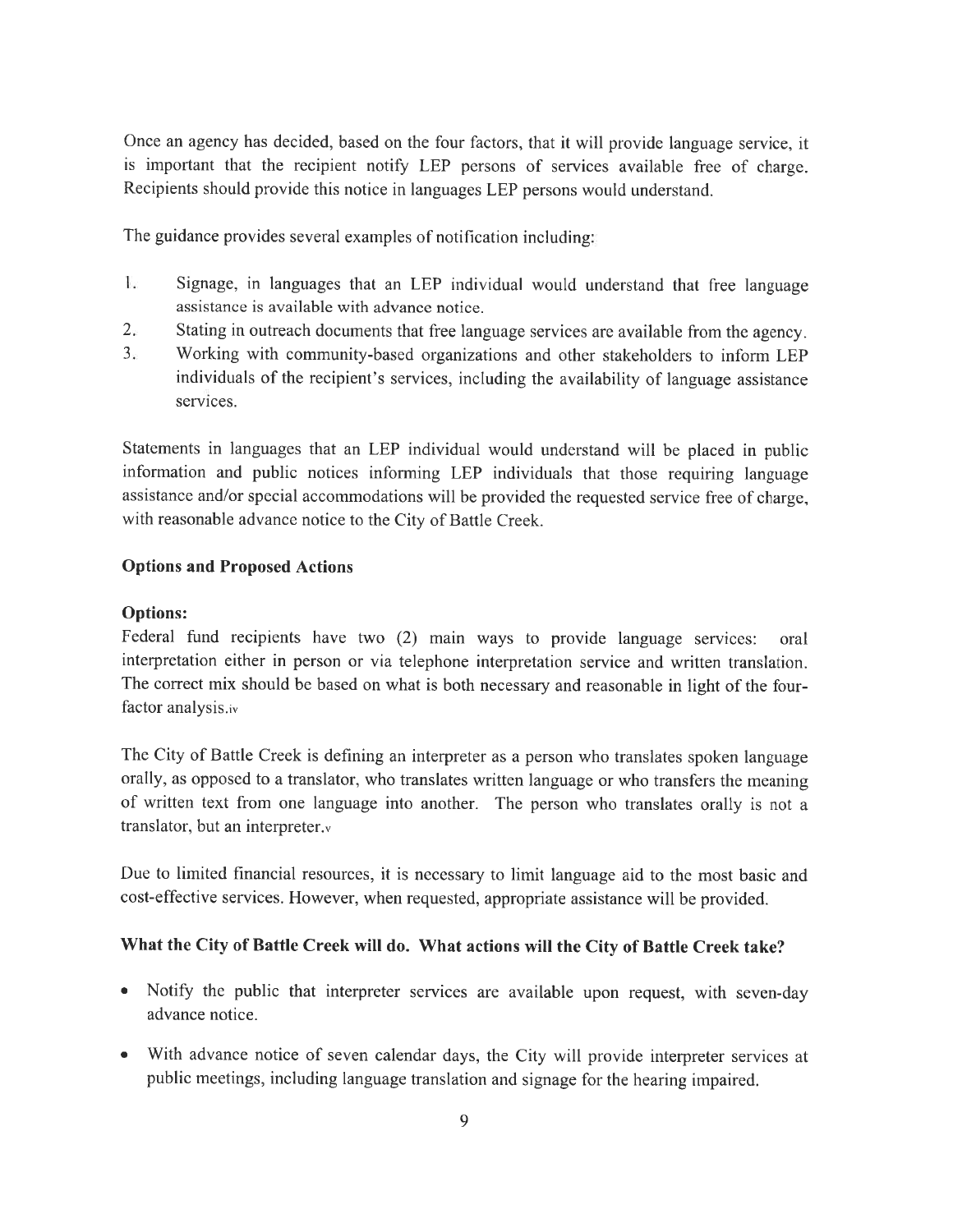- The City will utilize the Translators Resource List as provided by MDOT for translation services and verbal interpretation.
- The Census Bureau "I-speak" Language Identification Card will be distributed to all employees that may potentially encounter LEP individuals.
- Once the LEP individual's language has been identified, an agency from the Translators Resource List will be contacted to provide interpretation services.
- Publications of the City's complaint form will be made available online and upon request.
- In the event that a City employee encounters a LEP individual, they will follow the procedure listed below:

### **OFFICE ENCOUNTER**

- 1. Provide an I-speak language identification card to determine the language spoken by the LEP individual.
- 2. Once the foreign language is determined, provide information to Title VI Coordinator who will contact an interpreter from MDOT's Translators Resource List.
- 3. If the need is for a document to be translated, the Title VI Coordinator will have the document translated and provided to the requestor as soon as possible.

### **ROAD ENCOUNTER**

- 1. Road crew employee will immediately contact the Title VI Coordinator for assistance, and provide an I-speak language identification card to the LEP individual to determine the language spoken by the individual.
- 2. Once the foreign language is determined, provide information to Title VI Coordinator who will contact an interpreter from MDOT's Translators Resource List to provide telephonic interpretation.
- 3. If the need is for a document to be translated, the Title VI Coordinator will have the document translated and provided to the requestor as soon as possible.

#### IN WRITING

- 1. Once a letter has been received it will be immediately forwarded to the Title VI Coordinator.
- 2. The Title VI Coordinator will contact a translator from the MDOT's Translators Resource List to determine the specifics of the letter request information.